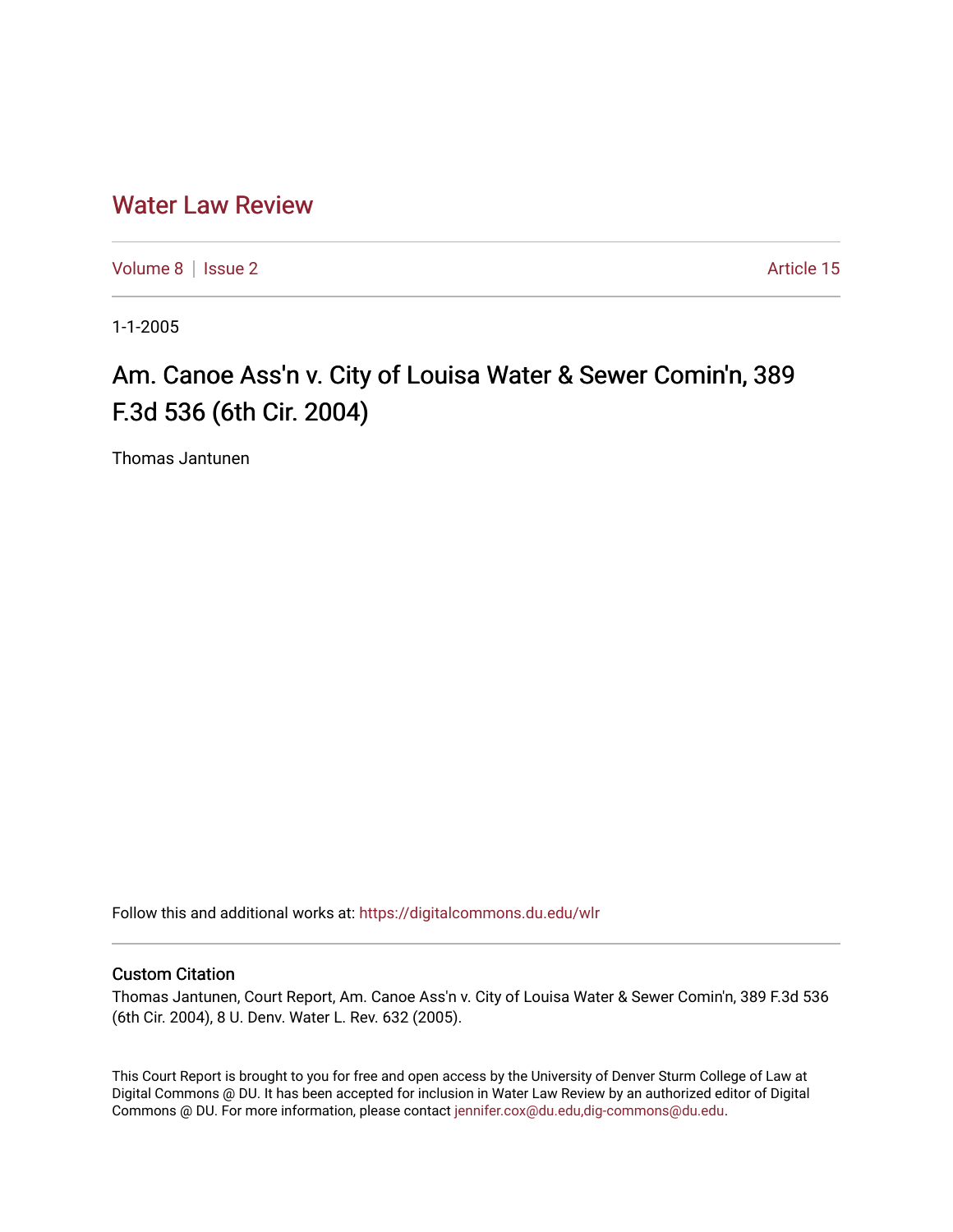#### **SIXTH CIRCUIT**

Am. Canoe Ass'n v. City of Louisa Water & Sewer Comm'n, 389 F.3d **536 (6th** Cir. 2004) (holding environmental groups had standing to sue on behalf of themselves and their individual members under the Clean Water Act, based on the Clean Water Act's citizen-suit provision).

The American Canoe Association and the Sierra Club, on behalf of themselves and their individual members (collectively "ACA"), alleged the City of Louisa Sewer and Water Commission ("Commission") failed to comply with the terms of its National Pollution Discharge Elimination System ("NPDES") permit and, thus, violated the Clean Water Act ("CWA"). The United States District Court for the Eastern District of Kentucky dismissed ACA's suit for lack of standing. ACA appealed to the United States Court of Appeals for the Sixth Circuit, arguing ACA had standing to sue the Commission under the citizen-suit provision of the CWA.

The goal of the CWA is to restore and maintain the chemical, physical, and biological integrity of United States waters. To reach this goal, the Kentucky Department of Environmental Protection issues NPDES permits that restrict the type and amount of pollutants released into the environment. As such, NPDES permit holders must monitor and report pollution discharges. NPDES permit holders who fail to monitor or report pollution discharges subject themselves to federal, state, and citizen suits. To establish standing in a citizen-suit pursuant to the CWA, the complainant must show an injury in fact, that the injury suffered is fairly traceable to the unlawful conduct, and that redress is possible through the requested relief.

Under the citizen-suit framework, ACA alleged the Commission's failure to adequately report and monitor city pollution discharges caused ACA recreational and informational injuries that constituted injuries in fact. The court determined ACA suffered an injury in fact because, as ACA argued, the Commission acted unlawfully by not providing requested pollution reports. Had ACA alleged the Commission was simply not complying with the terms of the Commission's NPDES permit, only an unrecoverable abstract injury, as opposed to an injury in fact, would result. The court held ACA suffered injuries in fact, that the injuries were fairly traceable to the Commission's failure to comply with the Commission's NPDES permit, and that the redress sought was an appropriate remedy

After finding ACA suffered an injury in fact, the court addressed the Freedom of Information Act and the Federal Advisory Committee Act to determine whether ACA had standing. Under these statutes, litigants achieve standing when an agency denies a request for information. Accordingly, the Commission's refusal to honor ACA's re